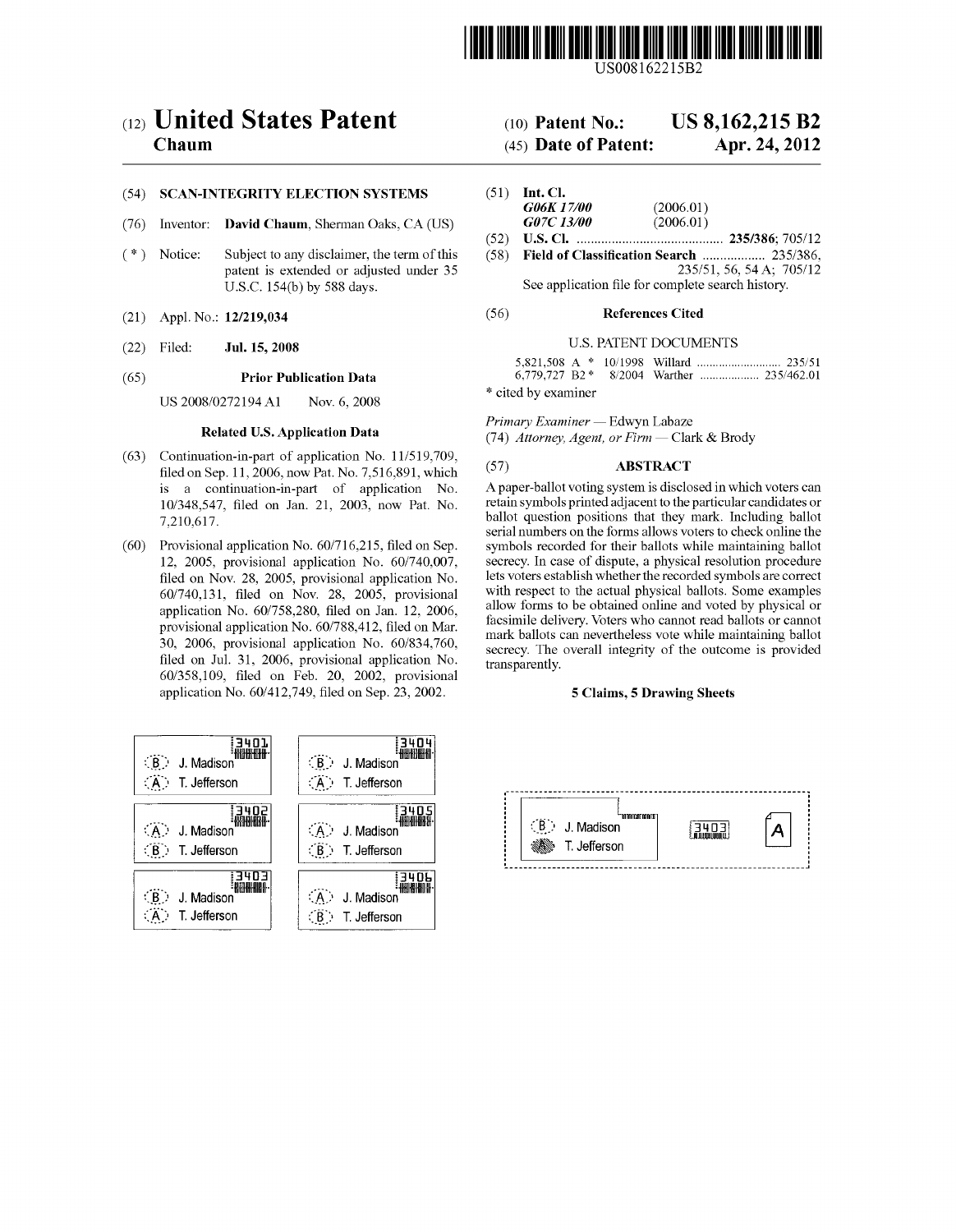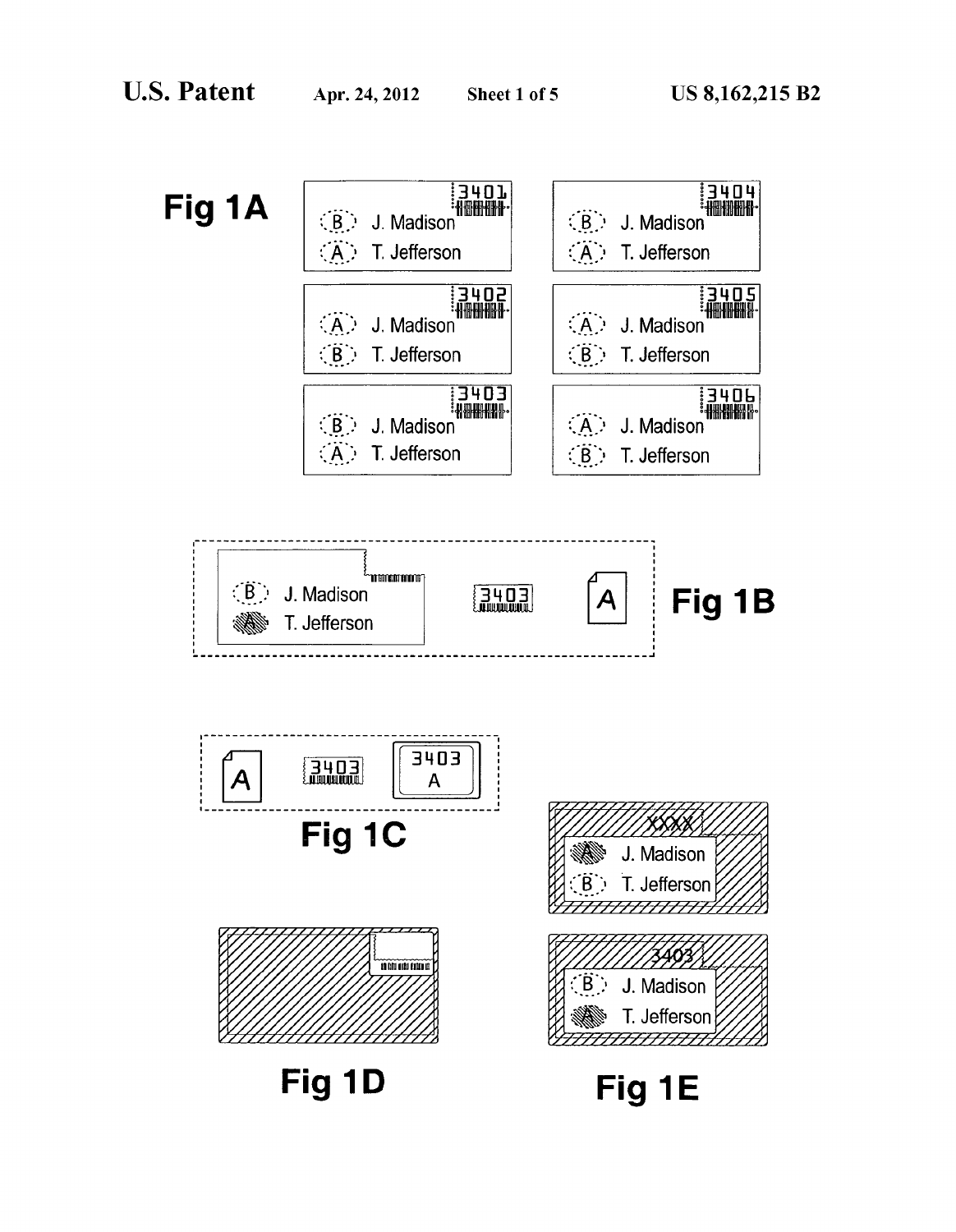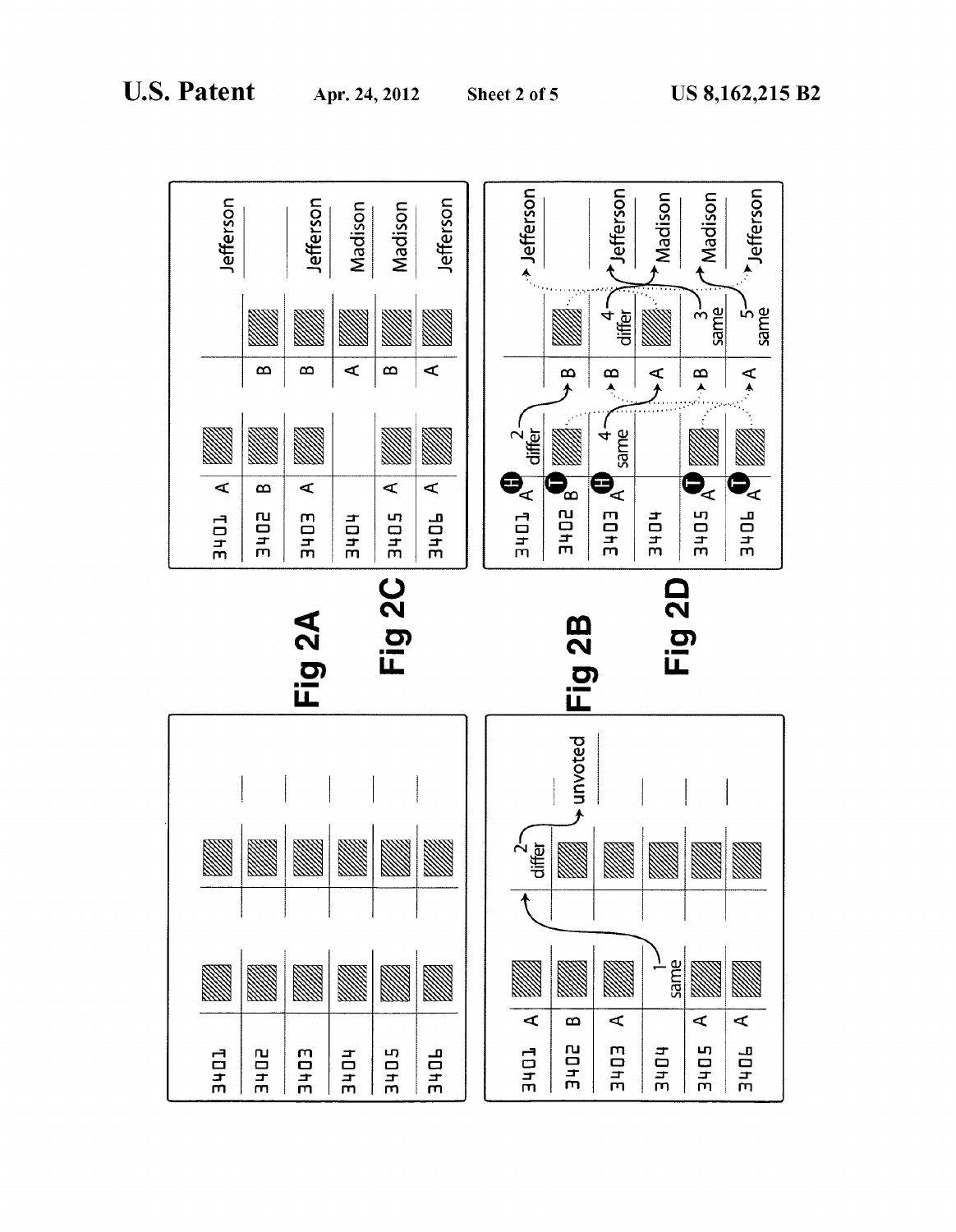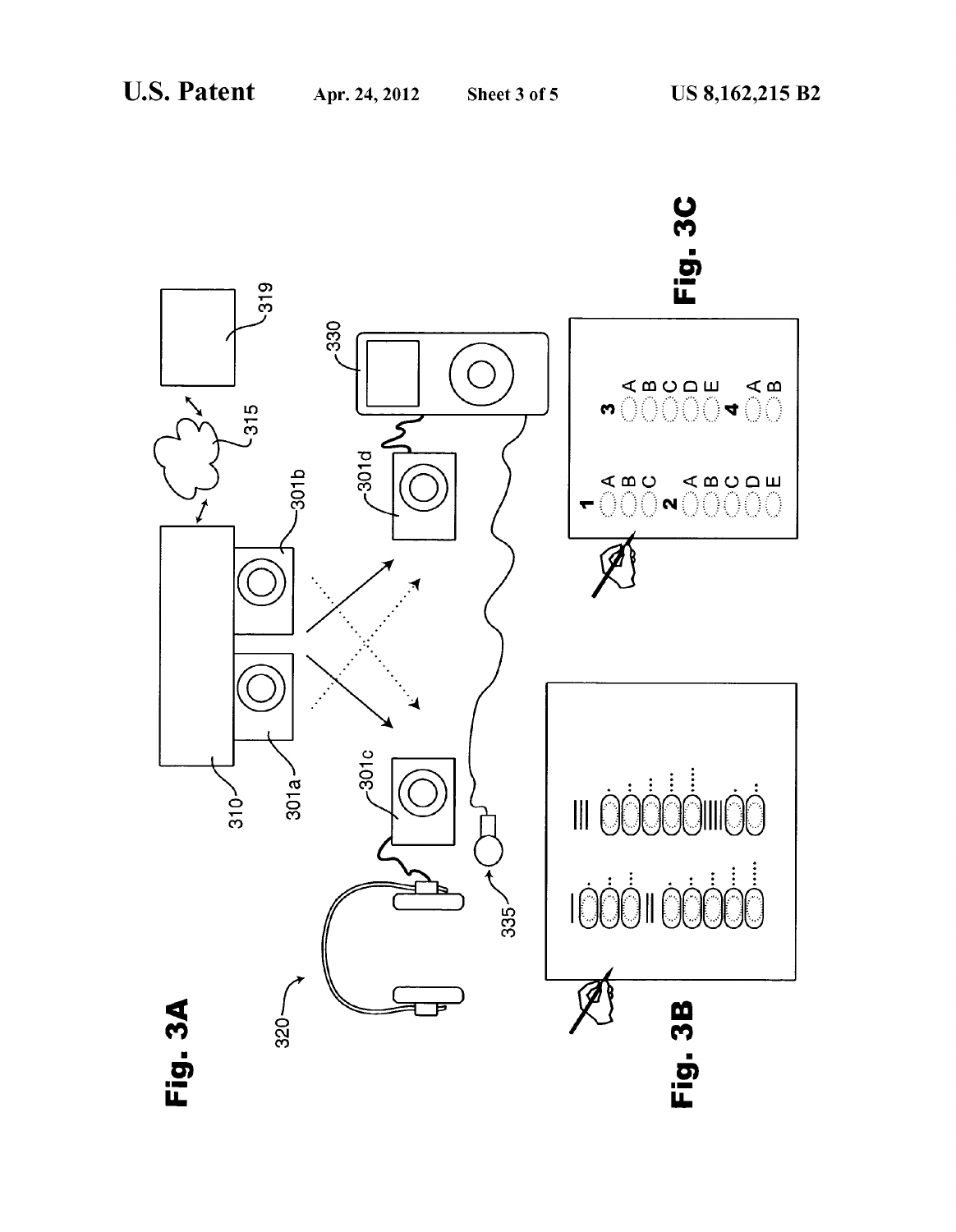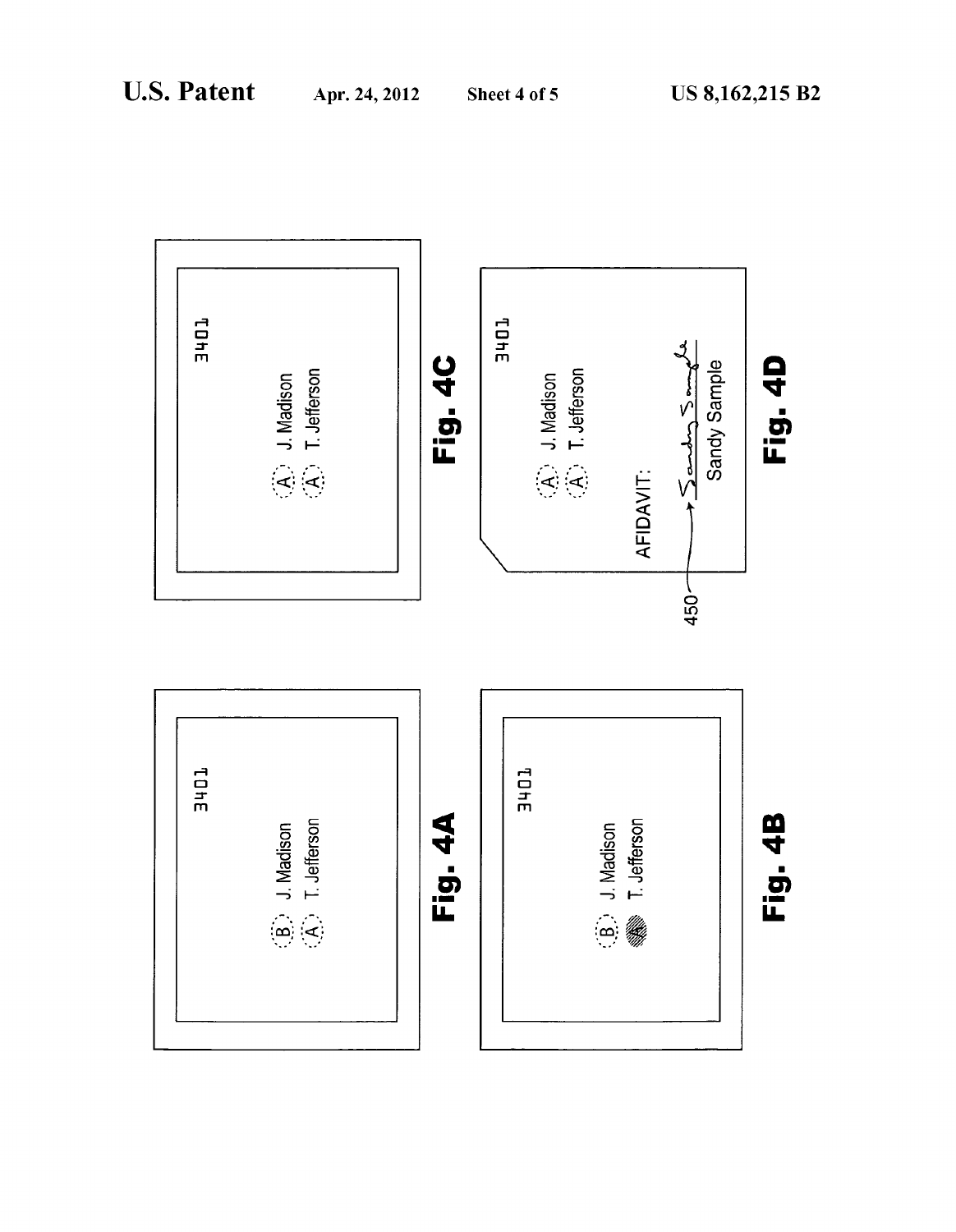

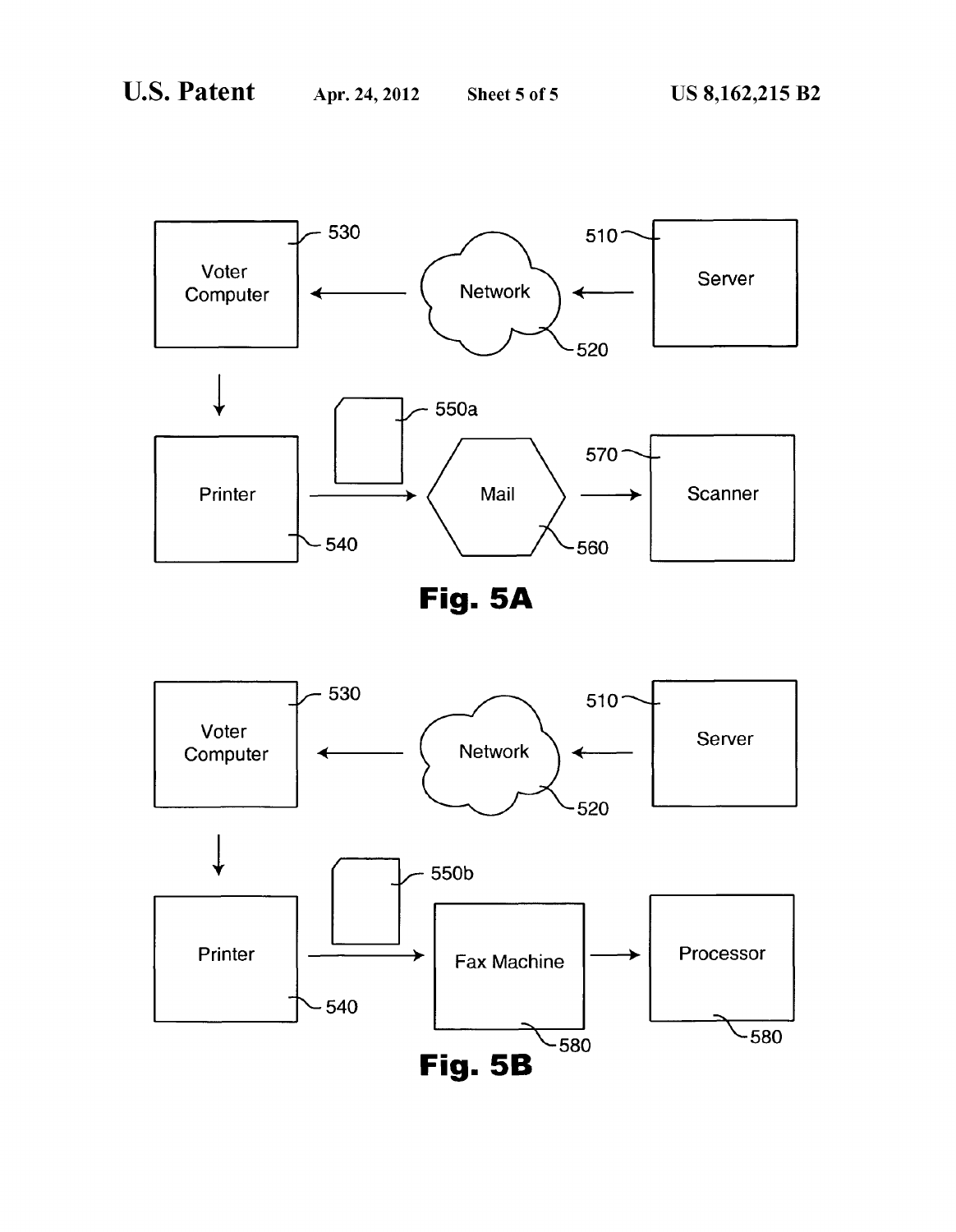### SCAN-INTEGRITY ELECTION SYSTEMS

The present application is a continuation-in-part of patent application Ser. No. 11/519,709, filed Sep. 11, 2006, now U.S. Pat. No. 7,516,891 which claims priority from provisional application No.  $60/716,215$ , filed Sep. 12, 2005, provisional application No.  $60/740,007$ , filed Nov. 28, 2005, provisional application no. 60/740,131, filed Nov. 28, 2005, provisional application No. 60/758,280, filed Jan. 12, 2006, provisional application No. 60/788,412, filed Mar. 30, 2006, 10 provisional application No. 60/834,760, filed Jul. 31, 2006, and Which is a continuation-in-part of US. patent application Ser. No. 10/348,547, filed Jan. 21, 2003, now U.S. Pat. No. 7,210,617, Which claims priority from provisional applica tion No.  $60/358,109$ , filed Feb. 20, 2002, and provisional application No.  $60/412,749$ , filed Sep. 23, 2002, all of which incorporated by reference in their entirety.

#### FIELD OF THE INVENTION

The present invention relates generally to election systems including automated scanning of paper ballots systems, and more specifically to systems that provide integrity of outcome in such systems.

#### DESCRIPTION OF THE PRIOR ART

Voter-marked paper forms, the so-called "Australian" bal lots introduced about one hundred and fifty years ago and sometimes credited With the introduction of ballot secrecy, 30 rapidly dominated and remain an important part of public sector elections today. Owing also to other uses of similar basic paper forms, for example in standardized testing, such ballots have become Widely familiar among many voter popu lations. Election systems based on these forms are accepted in 35 terms of the privacy and ballot secrecy that they provide, even though this protection is limited oWing to involuntary and voluntary possibilities for voters to uniquely mark ballots. In terms of integrity of the election outcome, the overall inad equacy of many election systems based on such ballot forms 40 is recognized. Automated scanning of paper ballots has become dominant in the United States, Where it is typically conducted at polling places, and is spreading to other coun tries as Well.

There are also trends towards comfort with online transac- 45 tions. The notion of automated tracking, such as for packages, is gaining Widespread acceptance generally apart from its use in elections. Also, the idea of doWnloading forms, printing them, and physically using them, for instance With such things as tickets, boarding passes and even voter registration, 50 is gaining some acceptance.

Accordingly, objects of the present invention include: maintaining the familiar user interface of a single ballot form with direct marking adjacent to candidates or other selections; providing voters the ability to check that their votes are 55 correctly included in the tally process, and providing for resolution of failed checks, all in a Way that preserves the underlying ballot secrecy; offering the option of voters downloading ballot forms that can then be printed and provided physically or by facsimile; providing transparency of the 60 integrity of the overall tally process; and allowing voters with disabilities to conveniently vote and check their votes.

The present invention aims, accordingly and among other things, to provide the above. Objects of the invention also include addressing all the above mentioned as Well as gener 65 ally providing secure, private, practical, robust, efficient, lowcost election systems. All manner of apparatus and methods

to achieve any and all of the forgoing are also included among the objects of the present invention.

Other objects, features, and advantages of the present invention Will be appreciated When the present description and appended claims are read in conjunction With the draWing figurers.

#### BRIEF DESCRIPTION OF THE DRAWINGS

FIG. 1 is a combination plan vieW and schematic depiction of an exemplary embodiment of the processes of an election in accordance With the teachings of the present invention.

FIG. 2 is a combination state and cryptographic protocol diagram of an exemplary embodiment of an overall election system in accordance With the teachings of the present inven tion.

20 invention. FIG. 3 is a combination block, schematic, How, and plan view of an exemplary system to accommodate voters with various disabilities in accordance With the teachings of the

FIG. 4 is a combination schematic and plan vieW of an exemplary system for partly online voting in accordance With the teachings of the invention.

25 diagram of an exemplary system for partly online voting in FIG. 5 is a combination block, schematic and protocol accordance With the teachings of the invention.

#### SUMMARY OF THE INVENTION

This section introduces some of the inventive concepts in a way that will readily be appreciated, but makes significant simplifications and omissions for clarity and should not be taken to limit their scope in any Way; the next section presents a more general vieW.

In one aspect, Where ballots are provided physical ballots, included on such a ballot form are code symbols associated with each position that the voter can mark. The ballots can generally be cast as usual With optical scan systems, such as by mail-in or in-person at polling places equipped With so called "precinct scanners" or using ballot boxes and so-called "central scan." Voters unable to read ballots at a polling place can generally vote using headphones and a marking template or an assistant from Whom the vote can be kept secret.

More specifically, voters who wish to audit their ballot make a note, such as on paper or by audio recording, of the code symbol associated With each position they mark. The information noted can later be used by voters or their desig nates, as Will be explained, to verify Whether their ballots were processed correctly. Voters still remain unable to convince other persons, at least those not connected With running the election, of hoW they voted.

After marking the ballot, the voter also tears off and keeps a counterfoil containing a serial number. Once the ballots are scanned, voters should be able to enter serial numbers for example on the election Website or by telephone. The code symbols reported by the system responsive to a particular serial number entered by a voter should match those noted by that voter. When they do match, voters have verified that their votes are recorded correctly and that they should be correctly included in the tally. If even just a few percent of voters check in a significant-sized election, it is believed that a very effective overall audit can be provided as will be described.

If the letters do not match voter notes, however, voters can go to election headquarters in some examples and shoW the serial number counterfoil and point out Where the notes and online system differ. The election officials should then locate the ballot With that serial number and let the voter see the part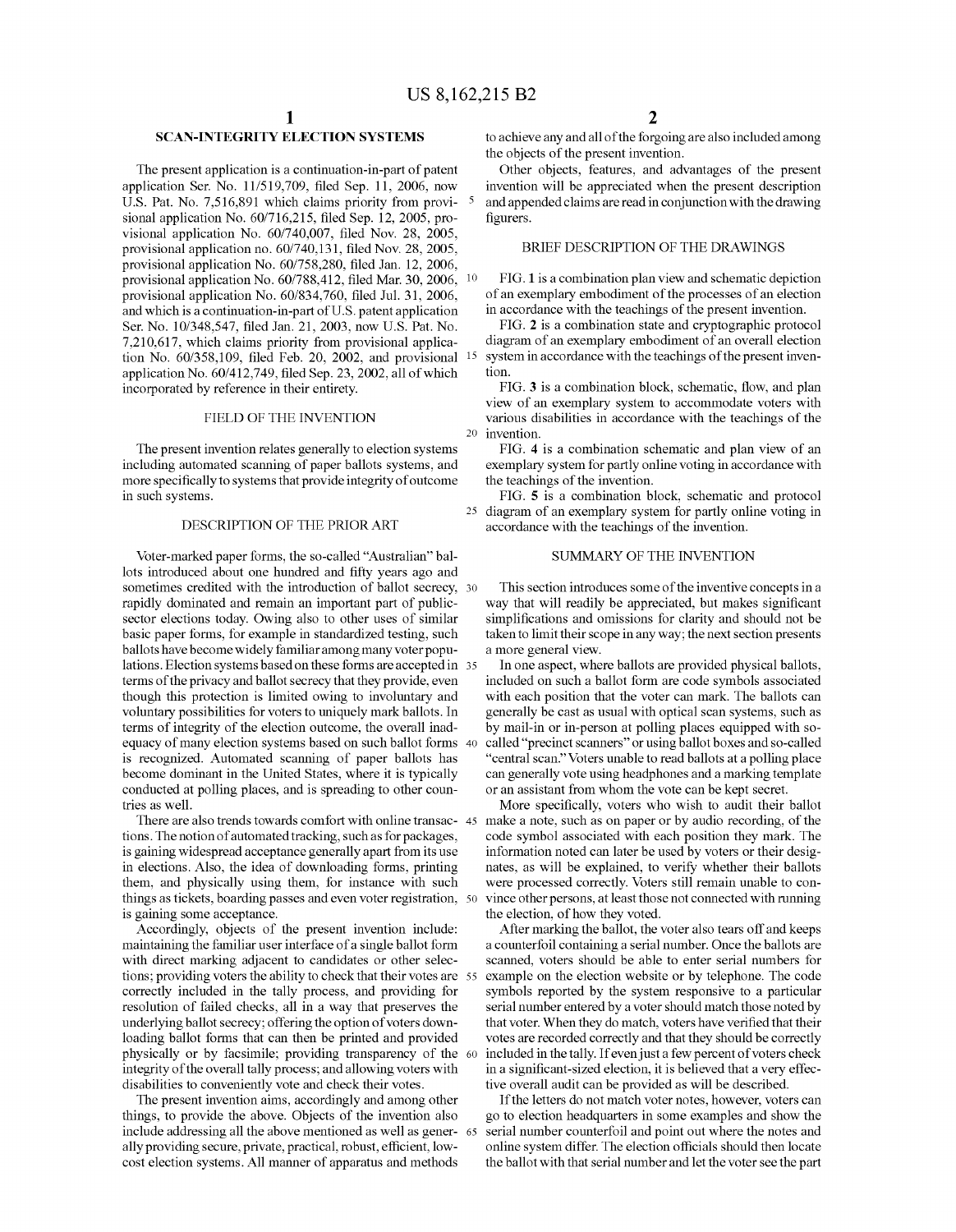55

of the ballot Where the counterfoil Was detached. This can allow verification by the voter and observers, even at a forensic level, that the two pieces of paper were once one.

Since the election officials typically cannot be sure that the person With the counterfoil is the one Who cast the corre sponding ballot, and anyway in order to allow those such as party representatives and the press to observe the proceed ings, the votes on the ballot are preferably not shoWn in a Way that is linkable to that ballot. Instead, in order to shoW that the correct code symbol was posted the election officials expose 10 only the particular contest proposed by the voter for checking. But before showing this, in order to hide hoW this one contest was voted, they preferably shuffle the ballot in among other ballots each exposing only a vote for a different candidate for that contest, but With the same code symbol.

Auditing the printing on ballots, that coded symbols and serial numbers correctly correspond With candidates, can be accomplished using unvoted ballots. The voter checks the ballot online and, if there is a discrepancy, the ballot is proof of improper printing. Voters may ask that a ballot supplied 20 them at a polling place be spoilt and that another ballot be provided; voters Who receive ballots by mail may also spoil them and still vote With another ballot.

Voters unable to read the ballots can be provided With a choice of audio recording to assist them. In some examples 25 the recording instructs the voter hoW to mark the form using tactile "templates," as are known. In addition, the audio recording can provide the code symbols to the voter and the voter may utter those corresponding to positions voted so that they can be recorded for later checking by the voter. In other 30 examples, the audio recording alloWs the voter to voice codes that can be recorded by an assistant Who does not learn the vote and Whose Work can be checked based on an audio recording of the voter utterances. In still other examples, voters Who can read the form but not mark can provide, based 35 on their reading of the form, instructions to an assistant and those instructions can also be recorded. In all of these examples, the audio notes taken by the voter or instructions given by the voter are preferably coded and timed so that they do not reveal the votes cast to assistants or onlookers.

In a second aspect, ballots are provided as information instead of as a physical form. Examples include When voters receive ballots by email or through online transactions. The voter produces a paper ballot that preferably does not reveal the vote in the clear but rather transmits the vote through the 45 corresponding coded symbols. The customary signed "affidavit" and mail or fax submission of the form are preferred options. Processing of the forms, once the affidavits are checked, is as With polling-place ballots.

With printed, audio or informational ballots, voters are 50 preferably able to take an unvoted ballot (Whether paper or audio ballot) from the polling place, or retain one in a vote by mail or online scenario, and check it against online data. Discrepancies are preferably verifiable owing to authentication associated With the ballot.

A variant publishes close-up scans of a small part of the serial number that reveal paper fiber patterns, as one way to make forgery of the counterfoils difficult.

Various aspects of the invention are described first more generally here, as Will be appreciated, and then in more 60 detailed exemplary embodiments later.

The symbols on the ballot can be generated depending on physical random sources, pseudorandom sources, crypto graphic pseudorandom sources, algorithmically, or in What ever combination of these. The patterns on ballots may be 65 unique per ballot or there may more than one ballot With the same pattern. Identifying ballots in the scanning process can

4 use the code symbols as Well as serial numbers. Having mul tiple ballots with the same pattern can allow that the serial number is the same.

The code symbols can be printed inside the region to be filled in marking and/or adjacent to it. The marking means in some embodiments cover the symbols, to provide improved ballot secrecy. Various marking paradigms are known and can be developed. For instance, "fill the oval" or "X in the square" or "check mark in the square" or complete the arroW are all Well knoWn.

In some examples the code symbols are chosen from known symbol sets with orderings and printed in order or in a cyclic permutation of a sequence from the ordering, it is believed for user convenience. HoWever, other examples use symbols that may not be familiar and/or which have no known ordering and/or Which are printed in an apparently random ordering. Code symbols can be unique per ballot, and thereby identify the ballot. For instance, pairs or triples of underlying symbols make up a larger symbol that is in effect from a very large alphabet.

Various dispute resolution aspects and procedures are anticipated. One example, detailed further beloW, uses physi cal forms, matching of chit fiber patterns and physical procedures to reveal codes Without revealing votes. Another example, as Would be understood, uses scanned images made by one or more parties and preferably committed to Without being made public and/or one or more additional scans made to check the validity of disputes.

#### DETAILED DESCRIPTION OF PREFERRED EMBODIMENTS

Detailed descriptions are presented here sufficient to allow those of skill in the art to use the exemplary preferred embodi ments of the inventive concepts.

An example aspect With physical distribution of ballots will now be described in detail with reference to FIGS. 1 and 2.

40 graphic protocol diagram of an exemplary overall election Turning now to FIG. 2, a combination state and cryptosystem in accordance With the teachings of the present inven tion Will noW be described. An election Will be described as proceeding through four phases: pre-voting, voting, pre-au dit, and audit, each shoWn in a respective "bulletin board" snapshot, FIGS. 2A, 2B, 2C, and 2D, respectively. Referring to the first snapshot of the bulletin board, FIG. 2A, it will be appreciated that the bulletin board may substantially be con sidered a table With one roW for each ballot serial number. (Only six rows are included in the small example illustrated for clarity, though extension to any number of rows would be readily understood.) The leftmost column includes serial numbers for each roW and is shoWn in serial-number order. The other two columns in the example representation are each in a substantially "randomized" order. The hatched rectangles shown indicate so-called "commitments" as are well known in the cryptographic protocol art. Thus, each of the leftmost and middle columns includes commitments to values, some of Which Will be opened in later phases. Each of the second and third columns includes spaces Where values Will be Writ ten in later phases as Will be explained. In particular, the rightmost column is only spaces and is Where the results are to be Written in.

Turning now to FIG. 1, a combination plan view and schematic depiction of an exemplary embodiment of the processes of an election in accordance With the teachings of the present invention will now be described in detail. FIGS. 1A through 1E shoW some example ballots, the voter voting process, the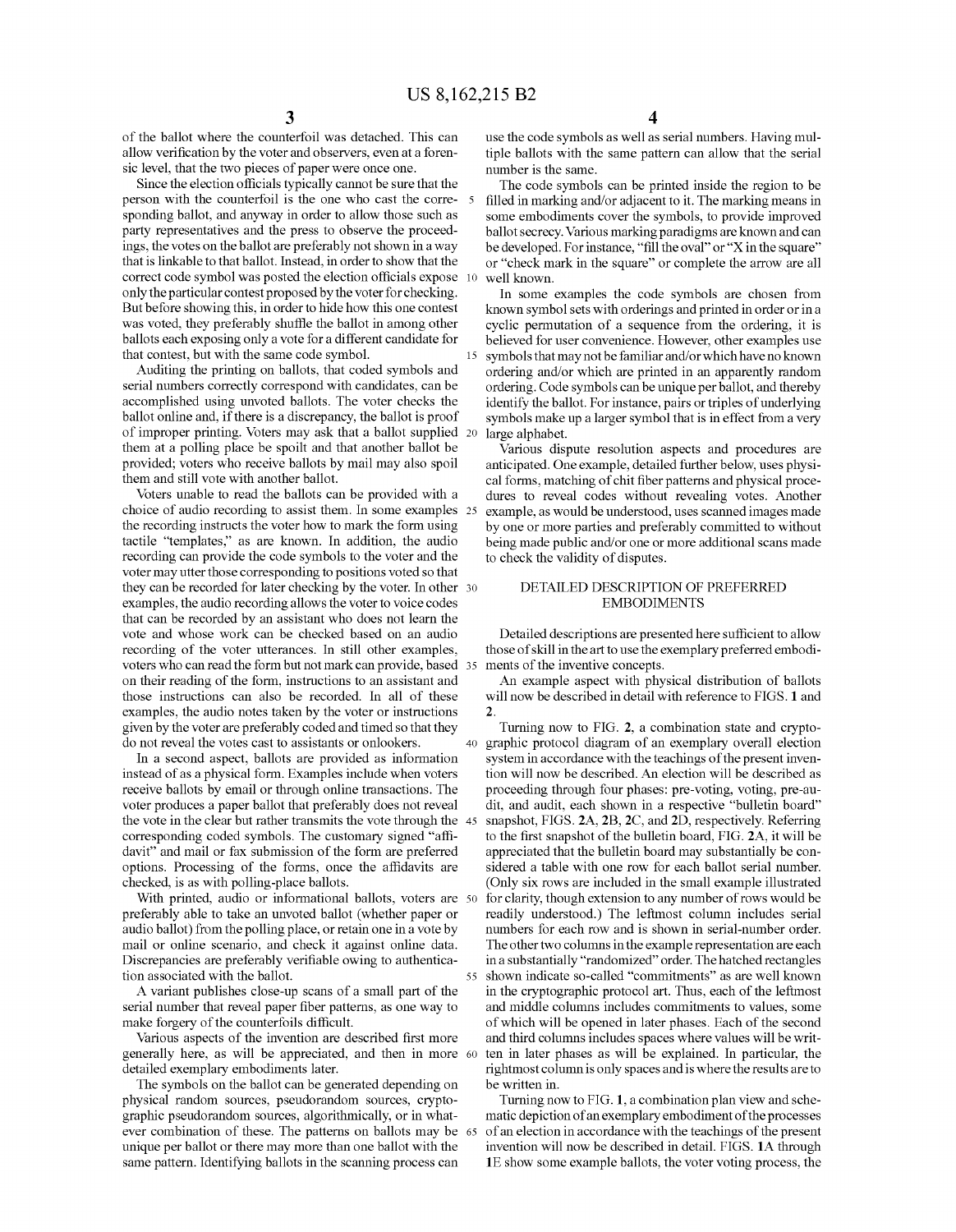voter checking process, the serial-number matching process, and the code-symbol verification process, respectively.

Referring now to FIG. 1A, the six example ballots are shown in combination plan and schematic view. Each is identified by its unique "serial number" printed both for voter 5 readability in Arabic and as a barcode that cuts across the perforation line for the separable counterfoil chit. Each ballot has the candidates listed in the identical order (for clarity and as is typical at least per polling place even with traditional so-called "ballot rotation" schemes). Each ballot also con- $10$ tains one mark position, shown as an oval, labeled with the letter "A" and another labeled "B." (The letters serving as "code symbols" in the examples can be arranged in or near the ovals or other locations where marks are to be made.) Those ballots with "A" labeling the first candidate and "B" the 15 second may be considered "not swapped" and those ballots where the positions of the letters is interchanged are accordingly considered "swapped." An example reason, as will be appreciated, for the substantially random choice of whether each ballot is swapped or not is that the code symbols will be 20 posted, as will be described, and should not reveal how the particular ballot serial number was voted. The printing on the ballots, and thus which are swapped, is preferably not revealed except to the corresponding voter as will be appreciated. During processing, those ballots that are swapped will 25 be swapped one more time, making the resulting code symbol correctly correspond to the vote: "A" for the first candidate and "B" for the second. Those ballots that are not swapped will have their results reported without swapping in their processing. (There are two different cases that give a not 30 swapped result: passed straight through without any swapping or swapped twice in succession.)

An example voting session by a voter is shown in a combination plan and schematic view in FIG. 1B. The voter receives the ballot with serial number "3403." The voter then 35 votes for the second candidate by filling the second oval, a vote for Jefferson, as indicated. Then the voter uses the perforation to remove the counterfoil containing the serial number, which is the configuration shown. Also, the voter makes a note of the letter in the oval marked, in this case the letter 40 "A," as indicated in a handwritten font. In some settings, as mentioned, ballots are scanned in at the polling place before the voter leaves. In other settings, after being cast by the voter, ballots are transported to a satellite or central processing location. With vote-by-mail, ballots are scanned in some 45 jurisdictions as received and in others in a batch close to Election Day. The scan image contains at least the positions marked and optionally the corresponding associated code symbol, as well as the serial number from the barcode remaining on the ballot. So-called "OCR" (Optical Character Rec- 50 ognition) optionally provides a double check on the printing and serial number scanning, as the letters should match the data used in printing. The code symbols are posted in the row of the bulletin board that corresponds to the ballot serial number, as will be described.

Referring now to FIG. 2B, the bulletin board is updated from the scanned information. In particular, the letter code symbols "A" or "B" are shown posted in a row corresponding to the serial number of the ballot on which the corresponding location was marked by the voter. These same code symbols 60 are preferably made readily available to voters, such as by being served up by an election website or read out when the serial number is entered into a so-called "IVR" (Interactive Voice Response) system.

Still referring to FIG. 2B, what is referred to as a "print 65 audit" of a ballot is also included. Once it is established that a ballot will not be voted, whether it was for instance spoilt at a

6

polling place or not received in time by mail, the positions of its code symbols are revealed by "opening" commitments to corresponding values on the bulletin board. This is illustrated for the example ballot with serial number "3404." The commitment in the first column labeled by that serial number is opened and the row number so revealed points to the commitment in the second column that is also then opened. Once both commitments are opened they reveal whether the ballot should have been printed swapped or not swapped. If both revealed pre-commits contain the word "same" or both contain "differ," then the ballot should have been printed not swapped, "A" above "B." But if either one pre-commit has the word "same" and the other the word "differ," then of course the ballot should have been printed in a swapped order, "B" above "A." (The commitments are shown as posted on the bulletin board as described for the first phase with reference to FIG. 2A, but omitted for clarity from the subsequent bulletin board snapshots, FIGS. 2C and 2D, to be described.) Because which particular ballots would be print audited is preferably substantially unpredictable when the ballots were printed. and the commitments are opened through the publicly-observable process of publishing their keys, the procedure is believed to effectively establish that the ballots were printed according to the secrets committed to by the bulletin board. More specifically, it is believed to establish that with high probability for large elections that the pair of linked commitments corresponding to each ballot serial number contains a number of occurrences of "differ" and "same" consistent, as already described, with the printing of code symbols on the ballot of that serial number.

Referring now to FIG. 1C, the voter can check the code symbol. In the example, the voter enters the serial number, such as from the counterfoil kept by the voter, as shown shown. The code symbol next to candidates marked, in this case the letter "A" for the single contest of the example of ballot 3403, is rendered by a web browser (shown) or spoken by an automated voice (not shown for clarity). The voter checks that this letter matches that which the voter noted after marking.

In the exceptional situation that the voter believes that what was provided from the bulletin board by the system does not match the letter printed next to the position he or she marked, a physical audit of the ballot can be conducted.

Referring to FIG. 1D, the first part of an example dispute resolution procedure is shown. The voter initially provides the serial number from the counterfoil. Then those in charge of the ballots locate the corresponding ballot. For example, first they may find the bundle of ballots their database indicates the particular ballot serial number was in when scanned. Then they count down to the corresponding ballot or run that stack through a scanner programmed to kick out the particular number. Having located the ballot, they then place it in a special envelope that is opaque (as indicated by the hashing, which is partially transparent for clarity) except for a cutout 55 window that exposes the serial number part. The voter can then, without any votes being exposed, match the counterfoil up with the ballot at the perforation line where they were separated. Such torn or cut paper matching can even be verified by known forensic techniques that rely on the pattern of fiber that makes up the paper. (Hand-held digital microscopes with the appropriate magnification and special oblique lighting are known for such document inspection purposes.)

Referring to FIG. 1E, the second and final part of the dispute resolution procedure is shown. The voter along with other observers are allowed to verify that the letter posted does in fact match the one for the position marked, preferably in a way that does not reveal the corresponding vote as. In a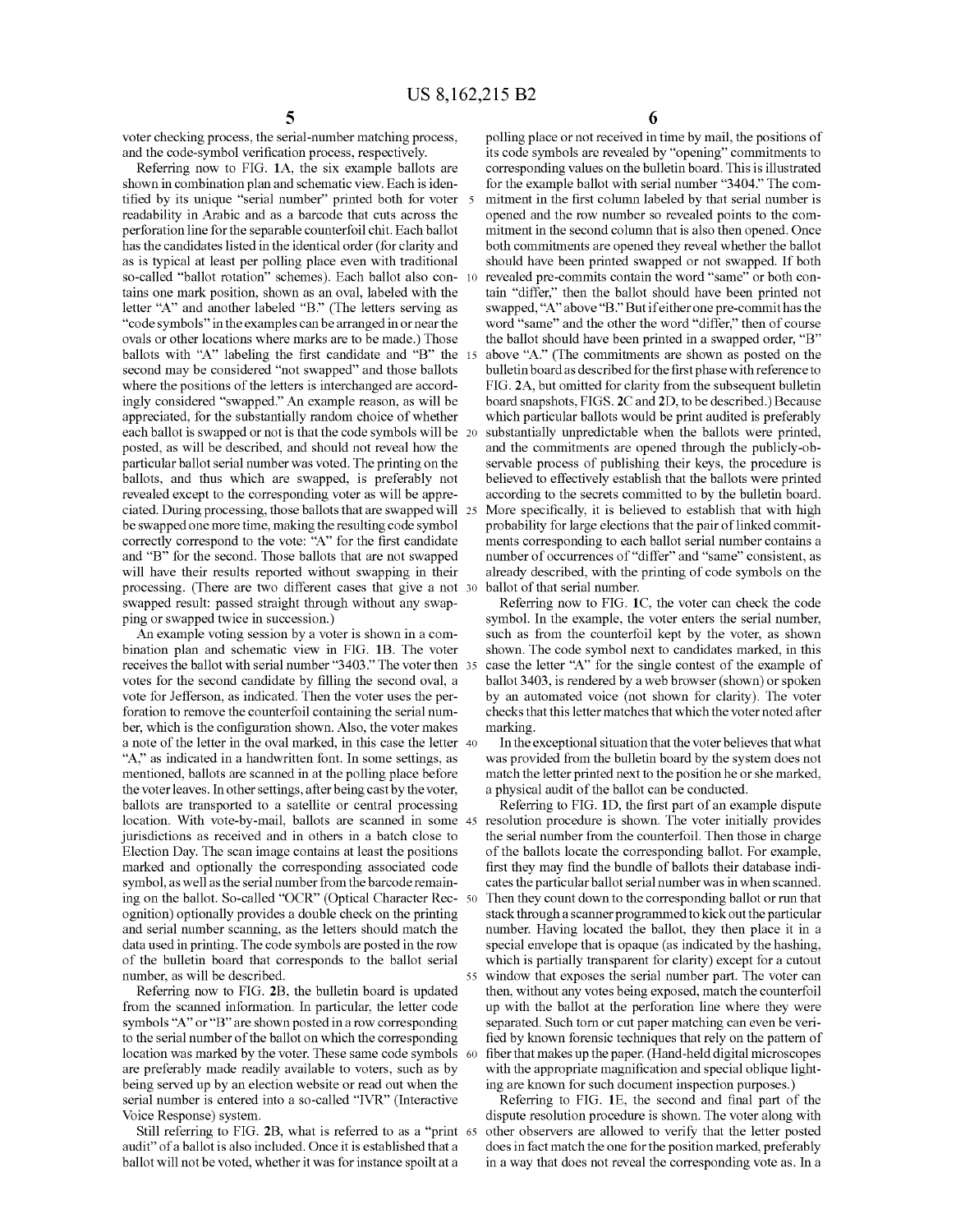particular example approach, those in charge of the ballots transfer the ballot to an envelope that exposes both ovals of the disputed contest but not the serial number. Those observing the transfer can see that the ballot is not switched during the transfer, but cannot yet see the ovals, for instance because 5 the transfer is conducted with the ballot face down. Another ballot is constructed, or borrowed from the actual ballot store, whose printing is of the opposite type, "not swapped" in the example, but which has the same letter, "A," marked. The second ballot is placed in an envelope of substantially iden-10 tical appearance. The two envelopes are then preferably shuffled in a way that creates no doubt that the same two remain but that effectively hides which is which. An example device to facilitate this is a cylindrical box, like a musician's drum case, with a rotating platform in the base on which multiple radial vertical partitions are secured. This allows envelopes placed inside to be spun to unpredictable locations but also for the box to be opened for complete inspection. Whatever the process, it should clearly establish that the ballot must have had the particular letter next to the position 20 marked, but which candidate the mark on the actual ballot corresponds to is not revealed to any onlooker since all mark positions are among those displayed.

Referring now to FIG. 2C, those running the election post the election results in the space provided in the rightmost 25 column. It will be appreciated that the totals, or at least as claimed by those running the election, can be determined by adding up the number of occurrences of each candidate name posted. The intermediate symbols shown as letters in the middle column are used as part of the audit, as will be 30 described.

The pre-audit values posted are determined by those running the election or their computers, in effect using knowledge of what is in the commitments. Thus they are able to in effect trace the symbol posted next to the serial number 35 through the first envelope, which indicates whether or not it should be swapped (that is "A" changed for "B" and vice versa) or passed straight through and the row number in the middle column that it should land on. The pre-audit posting is completed by repeating this process using as input, instead of 40 the letters in the first column, the intermediate letters now posted in the middle column. The resulting letters are placed in rows of the last column as called for by the row numbers in the commitments of the middle column—but these are shown translated to candidate names for clarity, "A" for Madison and 45 "B" for Jefferson. Since these letters should be free of any swaps, those in printing and from the commitments having cancelled (because there are two or zero swaps in total for each ballot), these results letters correspond to the standard order that the candidate names are listed in on all the ballots. 50 The letter "A" in the final column thus corresponds to a vote for Madison and the letter "B" a vote for Jefferson.

Referring now finally to FIG. 2D, described is how the bulletin board is used in conducting a public audit aimed at establishing that the results posted in its last column do in fact 55 correspond to the letters posted in its first column. Since the code symbols of the first column are vetted by potential voter inspection as already described, the posted results are in effect at least spot-checked all the way back to what the voters saw when marking. The audit is also predicated on the ballots 60 being printed consistently with the content of the commitments on the bulletin board, which was established using the unvoted ballots as also explained earlier with reference to FIG. 2B.

The final step of the audit is controlled by the unpredictable 65 choice of a subset containing roughly half of the serial numbers. In practice, this is preferably a function of the results of

8

indisputable public data, such as stock closing prices. For clarity here, however, it is shown as a publicly-witnessed coin toss associated with each voted serial number. Heads (shown as "H" means open the commitment and tails ("T") means leave it sealed. Particular rows in the second column of commitments are pointed to by the content of those commitments that are opened in the first column. That the symbols posted pre-audit in these pointed to rows are consistent with the commitment content is readily verified: the pointer is followed and the two letters indicated should match if the commitment contained "same" and they should differ if it contained "differ." (For concreteness and clarity the pointers in commitments not opened are as will be appreciated shown as dotted lines.) None of the commitments in these pointed-to rows of the middle column should ever be opened, as each would provide a complete link from a serial number to a vote. But all of the other commits in the middle column are opened as shown. Their consistency with the pre-audit postings is then checked as with the first column of commits: the two letters connected by a pointer from an opened commit should be the same if the content is "same" and differ if it is "differ."

The system naturally extends to incorporate any number of candidates, contests and ballot styles, as would be readily understood. For example, a "vote one out of four" contest could use the letters "A," "B, "C" and "D" in that order except that each contest on each ballot starts with a random one of the four letters and the letter sequence wraps around as needed, with "A" following "D." For contests that allow more than one position to be filled, such as so-called "M out of N" voting the code symbols are preferably permuted instead of simply cyclically shifted. So-called cumulative voting would have one column of mark positions for each possible vote for a candidate. Similarly, so-called "rank order" voting would use one column of mark positions for each rank. What may be called "contest partitioning" allows each collection of contests to be processed using separate commitments, resulting in a division of the ballot that hides patterns of votes that extend over the divisions. When more than one contest is on the ballot, each has independently chosen starting letters and the single letters shown on the bulletin board and in its commits are replaced by lists of letters, one for each contest. A separate bulletin board is optionally in effect used for each polling place or other elementary unit with a unique combination of contests making up its so-called "ballot style." The serial number of ballots can be extended so that a unique prefix or range can be employed for each ballot style.

Turning now to FIG. 3, a combination block, schematic, flow, and plan view of an exemplary system to accommodate voters with various disabilities in accordance with the teachings of the invention will be described. FIG. 3A shows configurations for the equipment and its use, whereas FIGS. 3B and 3C show example templates and ballots. One obvious type of solution for voters with some disabilities, not shown for clarity, is an automated ballot marking device, where voters enter their votes by whatever means and the device marks a pre-printed ballot for them. An inventive extension to such a device suitable for the present approach includes the capability to provide the code symbols to the voter, such as in a printout or audio form, whether by OCR reading or by consulting a database, although not shown for clarity.

Referring now to FIG. 3A, voters that are unable to read the ballot, such as illiterate voters or those with visual disabilities, in effect choose between two audio ballots. Some approaches for this, previously disclosed by the present applicant, include passive recording media, hidden connection settings, and decrypting headphones. All of these approaches are believed applicable in the present setting. The approach described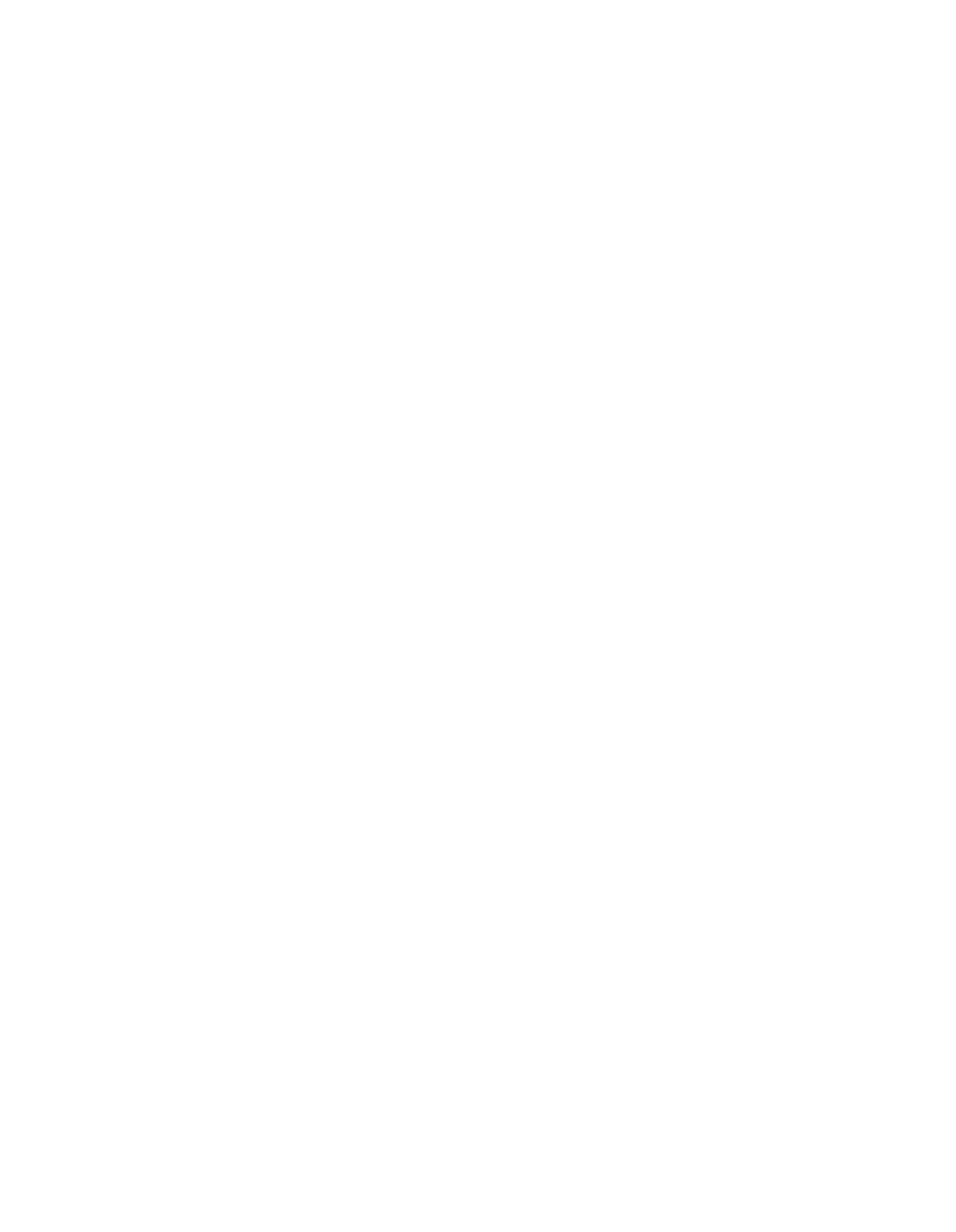25

here, however, comprises a choice between multiple audio players in a preferred exemplary embodiment.

The voter chooses between two players,  $301a$  and  $301b$ offered by those running the election. According to a first choice scenario, the solid arrows are followed and players 301 5 stay on their respective sides:  $301a$  becomes  $301c$  and  $301b$ becomes 301d. According to a second choice scenario, the dotted arrows shown are followed and players 301 switch sides:  $301a$  becomes also  $301d$  and  $301b$  becomes also  $301c$ . Players 301 contain recordings for the particular series of 10 coded symbols and candidates or questions the voter is to listen to in the voting booth. Players not chosen may optionally be played out and recorded on one or more instances of equipment 330 supplied by the voter or observers. The voter listens to the audio on  $301c$  through headphones 320.

The programming of players 301 is shown for completeness, though they may be pre-programmed in a particular setting. A combination charging and/or programming station 310 is shown holding the devices and optionally charging them and/or storing programming material into them. The 20 material may be developed by the device 310, stored by it in a master storage from which individual programs are to be taken, and/or obtained or developed in cooperation with one or more other devices such as 319 shown communicating with 310 over network 315.

Referring now to FIG. 3B, the voter in this exemplary embodiment is able to find the oval positions to mark using a so-called "tactile template" as is known in the art. The audio in this example preferably lists the candidates in the order in which the ovals appear. Preferably the contest numbers and 30 oval numbers are called out in the recording, optionally in a different voice from that used for the code symbols. The contest numbers are shown in the example by preferably raised bars and the position numbers within a contest by preferably raised dots. Marks can be made through the open- 35 ings in the template, shown as capsule shaped, through to the paper form shown below with its dotted-line ovals and code symbols. The voter ends up preferably marking a ballot form according to the present invention and accordingly produces a ballot that is substantially indistinguishable from those 40 marked by most other voters.

Referring finally to FIG. 3C, an example embodiment is shown in which the voter does not mark but informs an assistant of where to mark. Such an approach has been described in detail elsewhere in reference to media, switches, 45 and encrypting headphones as already mentioned. In the present example, however, the audio the voter hears is preferably, within contests, in order of the code symbols. The order of the contest may be standard or selectable by the voter through the interface of audio device  $301c$ .

If the candidates were to be read in a standard known order, timing would reveal the voter's vote. In one example, within each contest the names of candidates (or ballot question titles, or the like) are read starting from that labeled by the first symbol in its standard or lexicographic order. For instance, if 55 the candidates are labeled by code symbols beginning with "A," the candidate that is labeled by "A" is read first, that labeled by "B" second, and so forth. The voter indicates the contest and the symbols to be written by the assistant. The ballot can then be as shown or, for instance, a list of contest 60 numbers each with its corresponding code symbol.

A universal form with maximal number of candidates per contest is anticipated. The serial number associated with the particular recording is preferably associated with whatever ballot form, such as by being written or filled in as a pattern of 65 ovals, as will be understood and not shown for clarity. In another example embodiment, however, a standard ballot, not

shown for clarity, is used in which only the serial number is changed. For instance, the assistant crosses out the originally printed serial number and records the one read by the voter or visible on the portable player  $301c$ . One example way to record a serial number is by filling a pattern of ovals that encodes it digit by digit.

In other examples, the candidate names are read in a standard order but starting from a randomly chosen one of the candidates and wrapping around in a cycle. In still other examples, random delays are inserted into the program to keep the candidate identity from being revealed by the timing and the candidates can be read in standard order. In yet still other examples, voter input determines the order, such as a mandatory selection of candidate number by the voter, and timing can thus be kept from revealing the candidate.

In still another example embodiment, voters may be able to read and speak but have disabilities that make it difficult for them to mark using the standard means offered. One solution is to allow and/or provide special marking means, such as are known and operable by such voters. Another example is for the voter to read the symbols shown on the ballot and to then speak them so that they can be recorded by an assistant, such as using the types of forms already described with reference to  $FIG. 3C$ .

In embodiments where the voter utters symbols so that they can be heard by an assistant who marks, it is anticipate that a voice recorder 335 or the like is allowed to be operated. This recording then provides a kind of record and evidence of the symbols called out by the voter. Once the symbols are posted online the voter preferably has the option to listen to the recording and cross check it against the symbols online. Also, the voter optionally posts the recording, and others can perform the cross check, including by automated cross-checking being anticipated.

The device or devices not chosen by the voter contain audio that the voter and/or observer(s) are able to retain and in effect perform the equivalent of a "print audit" on. It preferably includes authentication, such as a digital signatures encoded in an audio watermark or other know means such as DTMF tones. Such authentication is preferably included in all the recordings the voter is able to choose between. This audio is preferably posted online and the voter and/or others check it or cross check it, such as already described and/or using the authenticator.

An example aspect with online ballot supply will now be described in detail with reference to FIGS. 4 and 5.

Turning first to FIG. 4, a combination schematic and plan view of an exemplary system for partly online voting in 50 accordance with the teachings of the invention will be described. Initially the view of the ballot is rendered on a display device, shown as a typical screen, in FIGS. 4A-4D. Then it is printed, in some examples, as shown in FIG. 4D.

Referring to FIG. 4A, the ballot choices are shown presented to the voter in whatever convenient way, in one example as a depiction of a paper ballot. The voter is to make a selection, such as using a touch screen, pointing device, or whatever machine interface is suitable.

Referring to FIG. 4B, the rendering is preferably changed to reflect the selection of the user. In the example, the paper ballot paradigm is carried into the virtual. Other examples not shown for clarity are oriented toward the particular user interface paradigm.

Referring to FIG. 4C, the rendering is preferably changed at a certain point, whether skipping the intermediate view of FIG. 4B or not, to include the code symbol for the position selected and not for the other positions. The letter "A" has